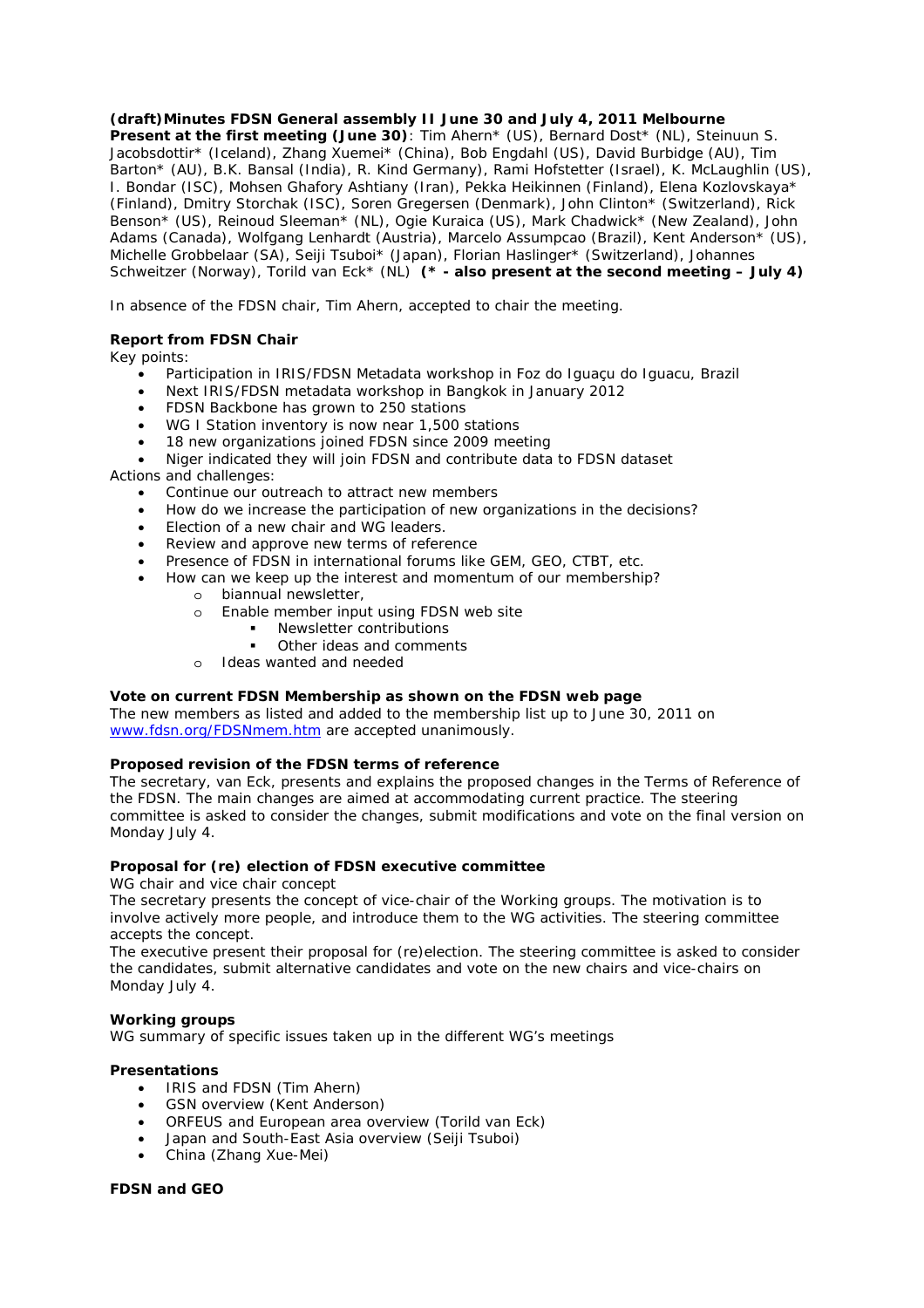The secretary provides a short update on GEO;

The old FDSN task DI-02-09-01b has been modified to new task DS-01. Domenico Giardini has been active in modifying this task.

# **Other Network Presentations**

IUGG Sessions (FDSN) in room MR 108 S05S1 on Friday @ 8:30 S05S2 on Friday @ 10:30

- 08:30 Introduction FDSN
- ` 08:45 The FDSN data center at the IRIS DMC: Management and distribution of data for the FDSN Seismological Networks(Tim Ahern)
- ` 09:00 European seismological observational Research Infrastructure and EPOS (Torild van Eck)
- ` 09:15 Pacific21, the geophysical network in North-Western Pacific Ocean (Seiji Tsuboi)
- ` 09:30 BR-network the university of Brasilia Seismic Network, Seismological Observatory (George Franca)
- ▶ 09:45 Challenges of incorporating Small localized networks into a national seismograph network (Michelle Smith)
- ▶ 10:30 Australia (ANSN) and surroundings (ATWS and IOTWS (Tim Barton)
- ` 10:45 Swiss Seismic Network (John Clinton)
- ` 11:00 IRIS PASSCAL (Kent Anderson)
- ` 11:15 South Pacific network (Esline Garaebiti)

# *Voting on the revised Terms of Reference*:

The proposed modifications of the Terms of Reference are unanimously accepted with one additional modification; in last bullet point "At any" is replaced with "Six weeks after" accepted. The new terms of reference are put on the web site: www.fdsn.org/FDSNterm.htm

#### *Concept of Vice-Chair*

The secretary introduces and explains the new concept of vice-chair The vice chair will replace the chair in the executive in case the chair is not present. The steering committee approves the concept of the vice chair

# *(Re)election of the executive committee*

The following proposed executive candidates are:

- ` **FDSN chair**:
	- candidate *Gerardo Suarez* (re-election)
	- ` vice chair: *Michelle Grobbelaar-Smith* (SA)
- ` **FDSN secretary** 
	- candidate: **Torild van Eck** (re-election) (ORFEUS)
- ` **WGI** 
	- ` candidate: *Seiji Tsuboi* (re-election) (Japan)
	- ` vice chair: *Jan Zednik*(Czech Republic)
- ` **WG II** 
	- candidate: **Reinoud Sleeman** (acting) (Netherlands)
	- ` vice chair: *Rick Benson* (IRIS DMC)
- ` **WG III** 
	- candidate: **Tim Ahern** (re-election) (IRIS DMC)
	- vice chair: **Ken Gledhill** (NZ)
- ` **WG IV** 
	- ` candidate: *Florian Haslinger* (acting) (Switzerland)
	- ` vice chair: *Sergio Barrientos*(Chile)
- ` **WG V** 
	- candidate: **Alex Brisbourne** (re-election) (SEIS-UK)
	- ` vice chair: *Bruce Beaudoin*(PASSCAL)

The proposed executive positions have been unanimously accepted.

#### *WG I presented by Seiji Tsuboi*

Approval of minutes for 2009 meeting FDSN station inventory Propose regional coordinator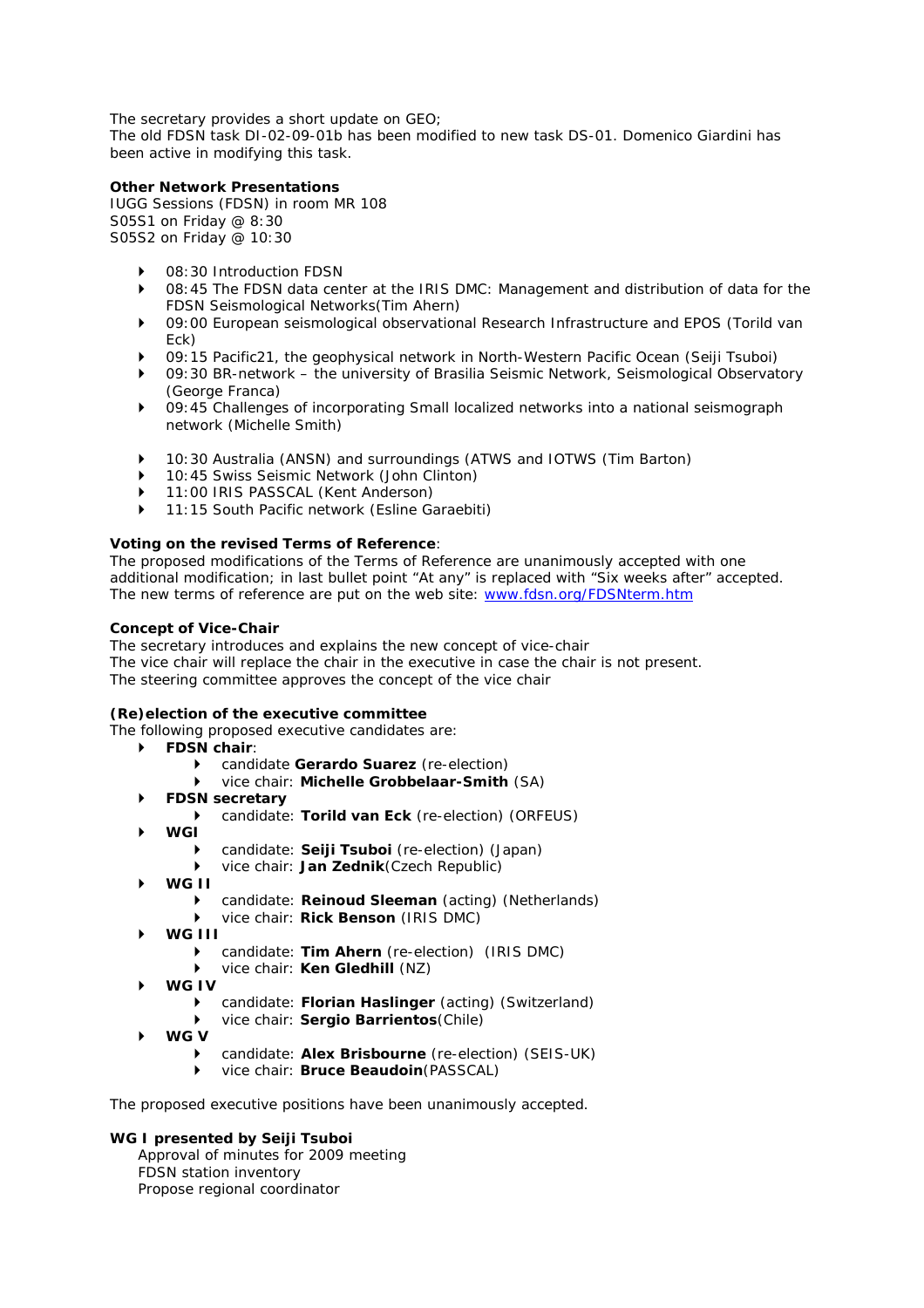- Central America; Crista Von Hillebrandt, Rick Benson
- South America: Marcelo Assumpcao
- Australia and surroundings; Tim Barton, Mark Chadwick, Esline Garaebiti
- ▶ South East Asia: Wen-Tzong, Winfried Hanka
- South Africa: Andy Nyblade / Reinud Sleeman
- > China: Lui Rui-feng
- Europe: Jan Zednik
- Central Asia and Middle East; Natalya Mikhailova
- > North America: Rick Benson, Lind Gee
- Russia; Aleksey Malovichko need someone to add
- > Middle East: Mohamed KARST

modified definition of backbone network should be included in the inventory database for inventory should be developed

Reports from regional network (Africa, Greenland)

Steering committee discussed the regional coordinators and proposes a few names. Database schema for the station inventory will be discussed between Jan Zednik, IRIS and Seiji Tsuboi.

#### *WG II summary presented by Reinoud Sleeman*

• Minor changes in the SEED formatted metadata (dataless SEED) were requested by the community and discussed within WG II and led to the adoption of a new blockette (2001, for time delay) and 2 new instrumental codes (X and Y).

• WG II foresees the end of life for dataless SEED, therefore no major changes in the dataless SEED format will be made to overcome presently recognized shortcomings.

• WG II supports the development of a XML model towards a new standard format for station metadata. Presently 2 parallel developments take place, at IRIS and GFZ. An experts meeting is suggested (Sept 2011) to unify both developments into one XML model for metadata that could serve as the new FDSN standard (e.g. FDSNstationXML).

• WG II recognizes the need for metadata synchronization between FDSN data centers. IRIS and ORFEUS will investigate the setup of a central repository for metadata. ArcLink has demonstrated interoperability in Europe between 7 datacenters.

• WG II recognizes the need for notification the community on metadata updates. Currently no system includes this. The IRIS initiative Emerald may be a potential system (no funding yet).

# *WG III summary presented by Tim Ahern*

- ▶ New WG III charge was accepted
- Reviewed Existing Web Services
	- **DERFEUS, ETH, GA, IRIS**
- ▶ WG III endorsed QuakeML resolution from John Clinton
	- See next slide
	- WG III recommends approval by FDSN Plenary
- ` Support for FDSN Station Book concept in a more modern and dynamic mode
- ` FDSN XML
	- **Focus on 5 services initially** 
		- ` Station, Available, Event, waveform\_data, bulk\_waveform\_data
		- $\blacktriangleright$  WG III establishes standard input, output, naming conventions, and with WG II develops FDSN accepted XML schemas
	- ` Federated Data Centers and FDSN Data Brokering possibility was discussed
- **Product** 
	- $\triangleright$  ideas will be compiled by email
- ` Tools
	- $\triangleright$  Establish Links on FDSN WG III web site to FDSN software tools
	- ` Build on existing tool inventories such as that at ORFEUS

#### *Resolution of support to QuakeML*

- ` FDSN WG III adopts quakeML BED as a standard. As resources permit, the SED/ETH will act as Secretariat for moderating the community process, proposing future development, and coordinating releases.
- ` Other quakeML subpackages may also be developed, under the direction of the FDSN WG II & WG III, with the SED/ETHZ as Secretariat as resources permit.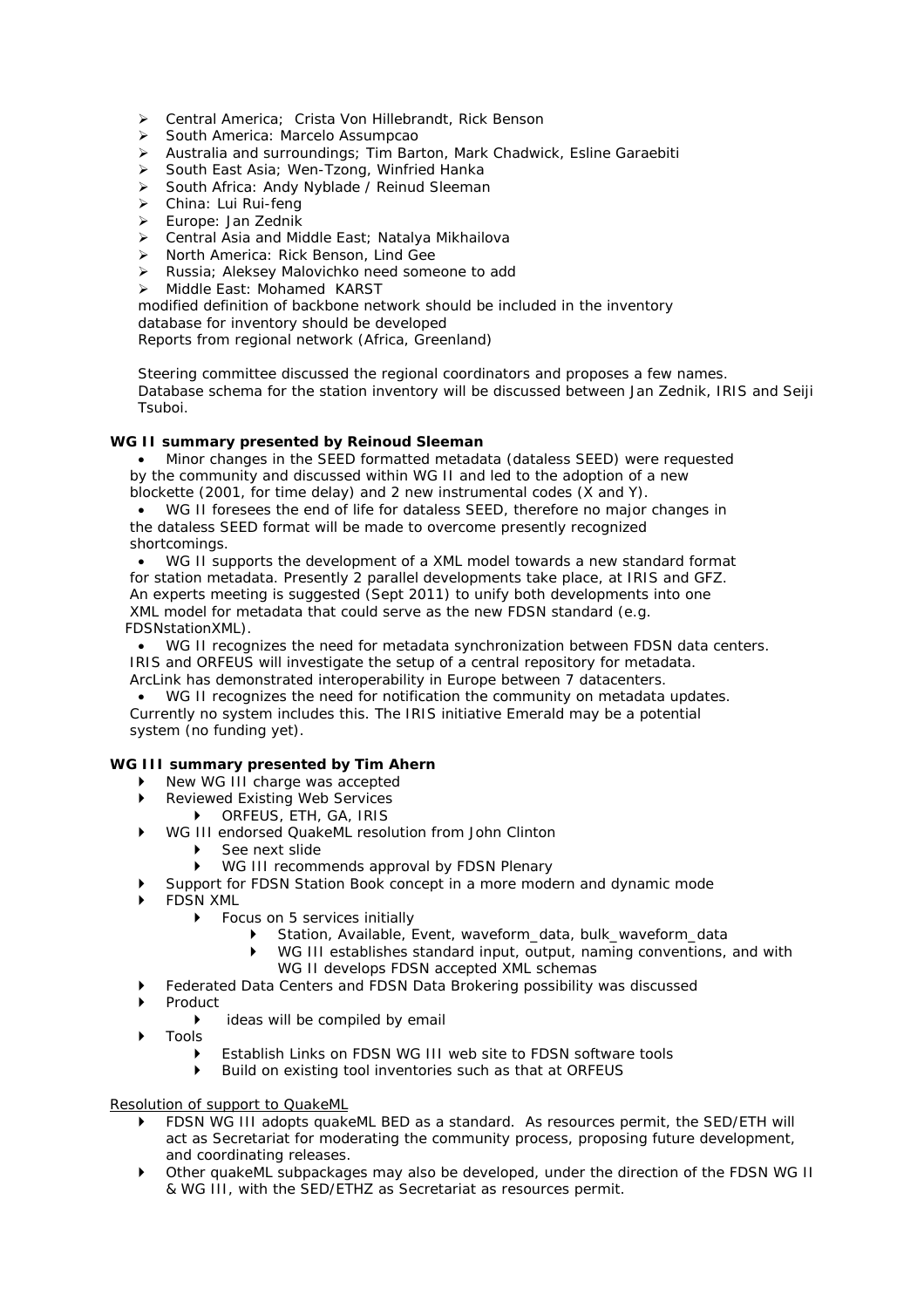The Steering committee endorses the QuakeML resolution: (change WG III and WG II will be removed) approved

Meeting planned for September 15-16, 2011 discussing stationXML and webservices WG II discussed the standards and WG III the services The discussions on th products will be continued by email The products can be announced within the existing tool inventories (ORFEUS) Tim Barton, Australia, will come up with a station book straw men idea *Note:* Emerald is an Arizona state initiative

# *WG IV summary presented by Florian Haslinger*

22 participants from 13 organizations Main topics:

- 
- Report from CTBTO S&T workshop, June 8-10 Vienna, Austria
- Discussion on future activities / collaborations with CTBTO
	- including presentation by PTS
		- IMS data available to scientific community via vDEC;
			- only for ~1yr time window; still requires bureaucratic overhead
		- web-services development
		- training & capacity building
- Niger sent letter to propose cooperation agreement (including data sharing from TORD array) – FDSN will likely sign

Meeting outcomes:

- capacity building and training: agree to coordinate / inform each other about courses etc, try to set up exchange of course participant's information
- FDSN will promote & offer to coordinate bilateral agreements between FDSN member organizations and CTBTO host country institutions
- continue to follow ideas on cooperation with regard to access to CTBT data & products including integrating / merging of CTBT data & prod. with "scientific community systems" (also interface CTBT formats with community standards)
- try to arrange exchange of data & metrics on station problems, equipment failures and data outages

# *Resolution proposal FDSN WG IV CTBTO coordination*

The FDSN,

recognizing the mutual benefits arising from close collaboration with the CTBTO/PTS

- welcomes the current efforts at the CTBTO/PTS to reach out to and seek closer collaboration with the scientific community, in particular with respect to making IMS data and IDC products available;
- offers its support and seeks active cooperation in the development and implementation of data access and exchange mechanisms and tools,
- and in the coordination of technical training and capacity building programs;
- endeavors to promote and support collaboration between FDSN member organizations and CTBT host country institutions (station operators and National Data Centres), specifically with regard to technical cooperation, capacity building and training.

Proposed resolution on FDSN/CTBTO collaboration: endorsed/accepted

PTS may need trainers. FDSN could help to provide trainers

Draft letter to TORD + accompanying letter will be sent (EN/FR) to Niger. The agreement and letter will concern the data exchange from (TORD array data) and to (FDSN data) between Niger and the FDSN members.

# **WG V summary presented by Kent Anderson**

Kent Anderson acted as chair/presenter for WG V

- 1) Portable Experiment Data Formats:
	- FDSN would like to establish a standard for data formats for portable seismic data (passive and active source).
- 2) Portable Experiments Integrated Mapping Tool:
	- FDSN should have a goal of hosting an integrated mapping tool for providing spatial representation of past, present and future portable experiments.
- 3) Best Practices documentation:
	- It would be valuable to collect links to portable experiments best practices on line documentation to be displayed on the FDSN webpage.